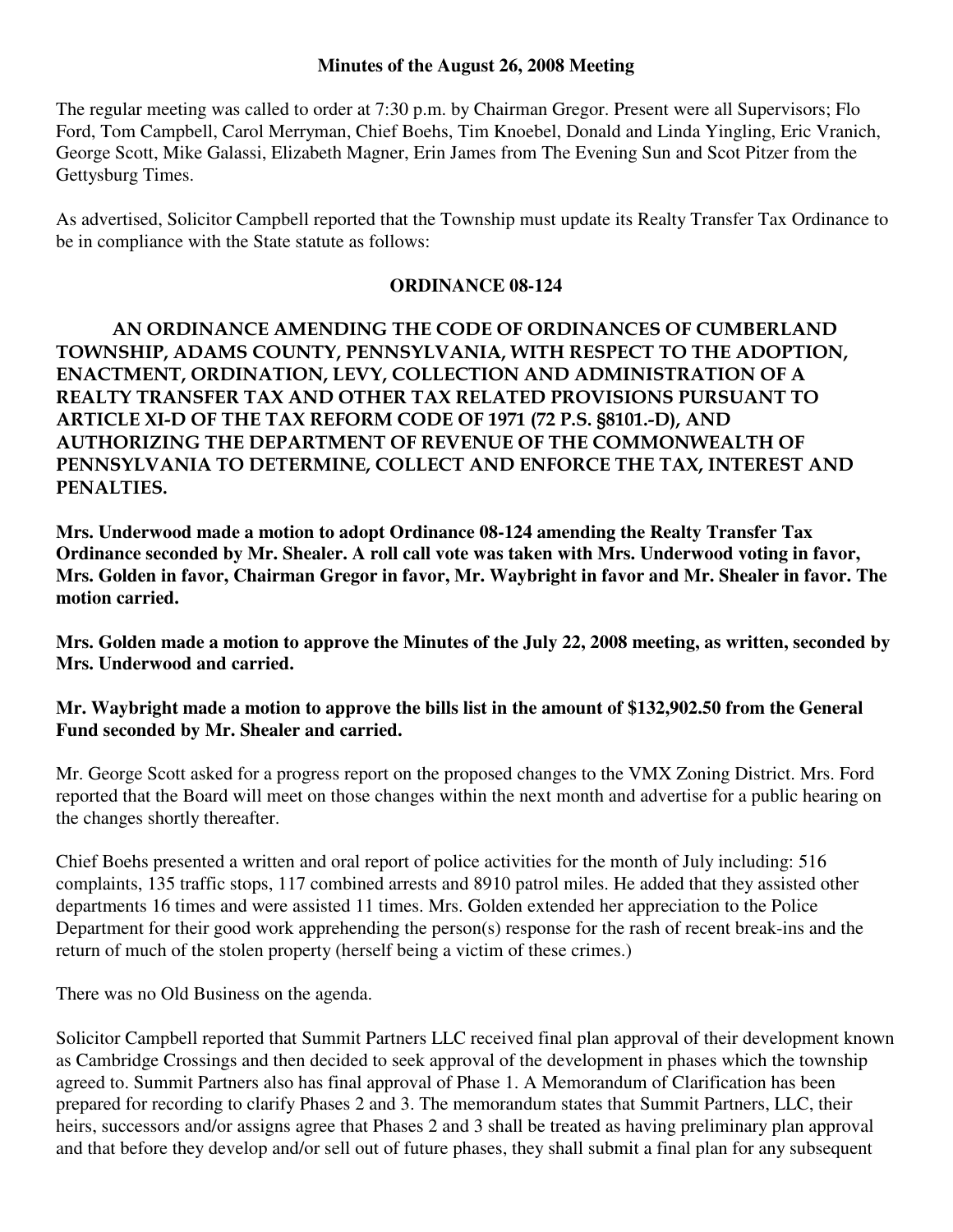phase provided they comply with the conditions stated in the preliminary plan approval. The memorandum also states that the township shall not impose any additional conditions or restrictions on the future phases other than required bonding and enforce any now existing conditions that were made apart of the final plan approval of the entire tract. **Mr. Shealer made a motion to accept the Memorandum of Clarification for Summit Partners LLC seconded by Mr. Waybright and carried.** 

## **Mrs. Golden made a motion to accept Rodney Yingling's request to withdraw his plans for a two-lot subdivision seconded by Mrs. Underwood and carried.**

Mr. Knoebel reported that a Final Subdivision/Land Development Plan has been submitted by D & L Enterprises, the Planning Commission has recommended approval of the plan and a Resolution has been prepared. He added that the plan proposes the subdivision of a 10.85 acre tract into 3 lots; two residential and one commercial; one residential lot is currently improved with a single family dwelling and the second lot is improved with seven (7) residential rental units. The remaining lot is proposed to be developed with 3 mini storage units and associated outdoor parking and aisle drive areas. The site is located off of Taneytown Road near the intersection of Rt. 15 in the VMX zoning district. He also reported that Solicitor Campbell has approved the Declaration of Easement (condition 3.d of the Resolution.) **Mr. Waybright made a motion to adopt Resolution 08-13 Final Plan Approval for D & L Enterprises and the Non-Building Waiver seconded by Mrs. Underwood and carried.** 

Mr. Knoebel also reported that the Seventh Day Adventist Church has submitted a land development plan that proposes the addition of a 3,040 sq. ft. multi-purpose room to the existing church located on Biglerville Road in the MX zoning district. He added that the plan has Planning Commission approval and a Resolution has been prepared. He stated that the church is requesting relief from paying the township's recreation fee since there are recreation facilities located on the property. Mr. George Scott, representing the church, stated that after reading the resolution he realized that they should have also requested relief from paying the township's traffic impact fees because they are not adding any new seats to the sanctuary. He also noted that he is not sure if he can sign the resolution on behalf of the church and would need some time to check on that. Solicitor Campbell also needs some time to review the Traffic Impact Fee Ordinance regarding the request to waive those fees. **Mrs. Golden made a motion to grant the waiver to Section 415.B requiring the payment of recreation fees seconded by Mrs. Underwood and carried. Mr. Waybright made a motion to table action on the Resolution until the September meeting seconded by Mr. Shealer and carried.** 

## **Mr. Shealer made a motion seconded by Mrs. Golden and carried to approve a Sewage Planning Exemption for Misty Ridge, for 133 single-family detached dwellings on Biglerville Road. The EDUs have been approved by Cumberland Township Authority and the township has a letter from them in that regard.**

The township has received four requests for bond reductions and Mr. Knoebel spoke to those requests.

The first request comes from Cambridge Crossings and this is their fifth request for bond reduction. Mr. Knoebel reported that he has prepared a memo dated August 21, 2008 that recommends that the request be denied and he explained the reason why. He stated that the request is basically for the same paving that was denied in their fourth request and although the developer has provided a Job Mix Formula Report and a letter from the supplier stating that the paving material meets PennDOT requirements the mix design is dated roughly eighteen months ago so based on the information provided Mr. Knoebel cannot verify or certify to the township that the material complies with the Township specifications. Mr. Knoebel suggested sending a letter to the developer immediately denying the request and recommending that they consider having the material tested by an independent testing firm. **Mr. Shealer made a motion to deny request #5 from Cambridge Crossings and suggest that the developer have an independent testing firm do core samples to certify that the materials used do meet PennDOT specifications seconded by Mrs. Golden and carried.**